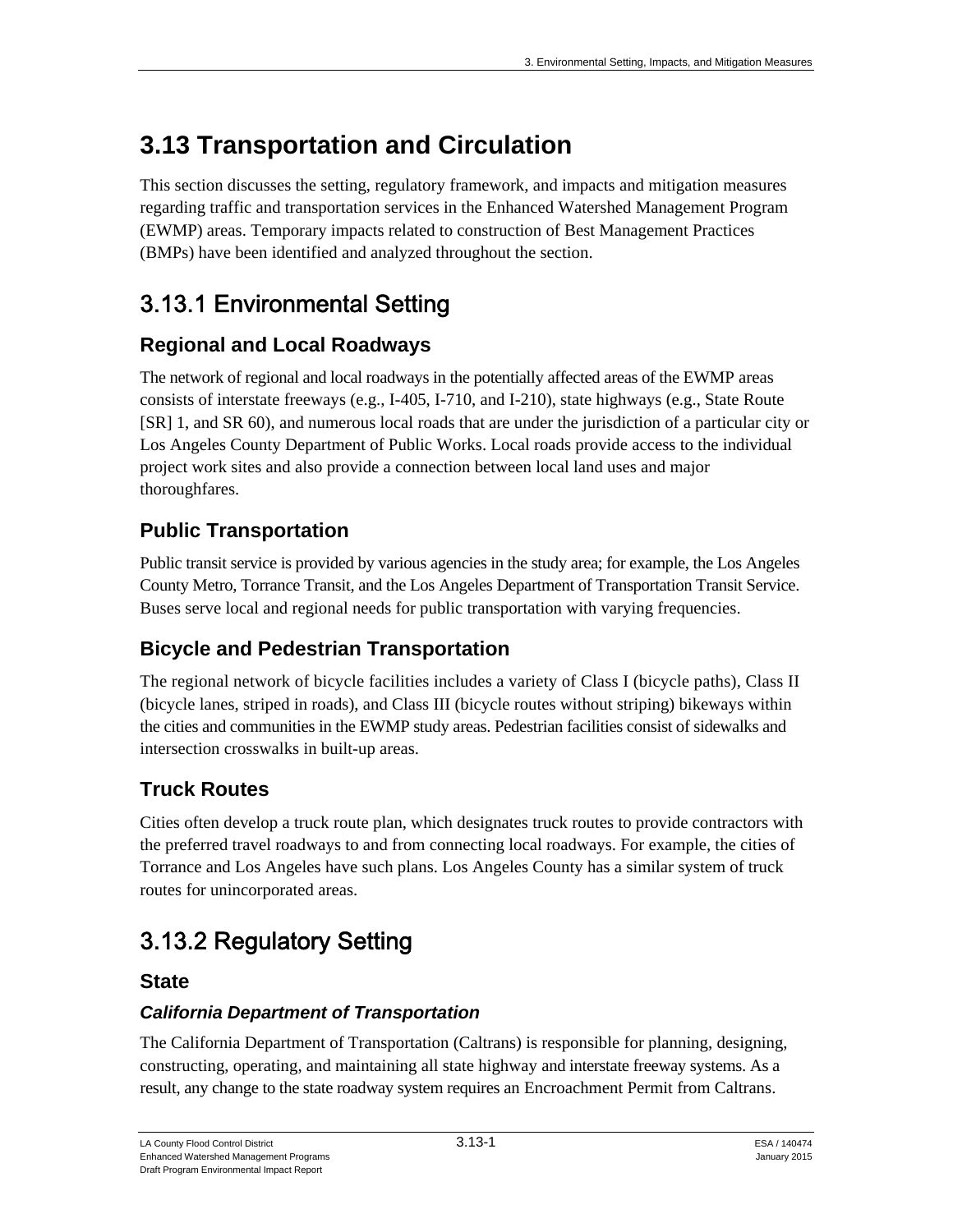Caltrans' construction practices require temporary traffic control planning "during any time the normal function of a roadway is suspended" (Caltrans, 2012). In addition, Caltrans has the discretionary authority to issue special permits for the movement of vehicles/loads exceeding statutory limitations on the size, weight, and loading of vehicles contained in Division 15 of the California Vehicle Code. Requests for such special permits require the completion of an application for a Transportation Permit. The California Highway Patrol is notified about transportation of oversize/overweight loads. In addition to maintaining highways, and general regulations and laws dealing with licensing, traffic signage, and other noncommercial driver requirements, state laws and regulations also govern motor carriers on roadways within the state.

## **Local**

### *County and City Land Use Regulations and Ordinances*

Local regulations and ordinances vary widely in the program area. Traffic-related policies included in General Plans typically concern traffic resulting from project operation rather than project construction. However, some local jurisdictions incorporate restrictions to their General Plans that pertain to construction activities in or through their jurisdictional areas, such as assigning truck traffic routes or requiring the development of Traffic Control Plans.

# 3.13.3 Impact Assessment

## **Approach and Methods**

This section assesses the transportation impacts that could result from the implementation of the proposed structural and non-structural BMPs. Because of the geographic scale of the program area and the range of actions that fall within the scope of the proposed program, this impact assessment was conducted at a programmatic level. Assumptions regarding the types of transport and the types of roads used to haul materials were used to assess the overall significance of program impacts. In determining the level of significance, the assessment assumed that the implementation of the proposed BMPs would comply with relevant federal, state, and local laws, regulations, ordinances, and guidance. It is assumed that supplemental project-level analysis of transportation-related impacts (e.g., traffic safety analysis of heavy vehicles traveling on, and turning onto and off of, local roads) would be required for site-specific structural BMPs prior to commencement of construction activity.

## **Thresholds of Significance**

The California Environmental Quality Act (CEQA) defines a significant effect on the environment as a substantial, or potentially substantial, adverse change in the physical conditions of the area affected by a project. An impact related to transportation would be considered significant if it would result in any of the following, which are from Appendix G of the CEQA Guidelines:

 Conflict with an applicable plan, ordinance or policy establishing measures of effectiveness for the performance of the circulation system, taking into account all modes of transportation including mass transit and non-motorized travel and relevant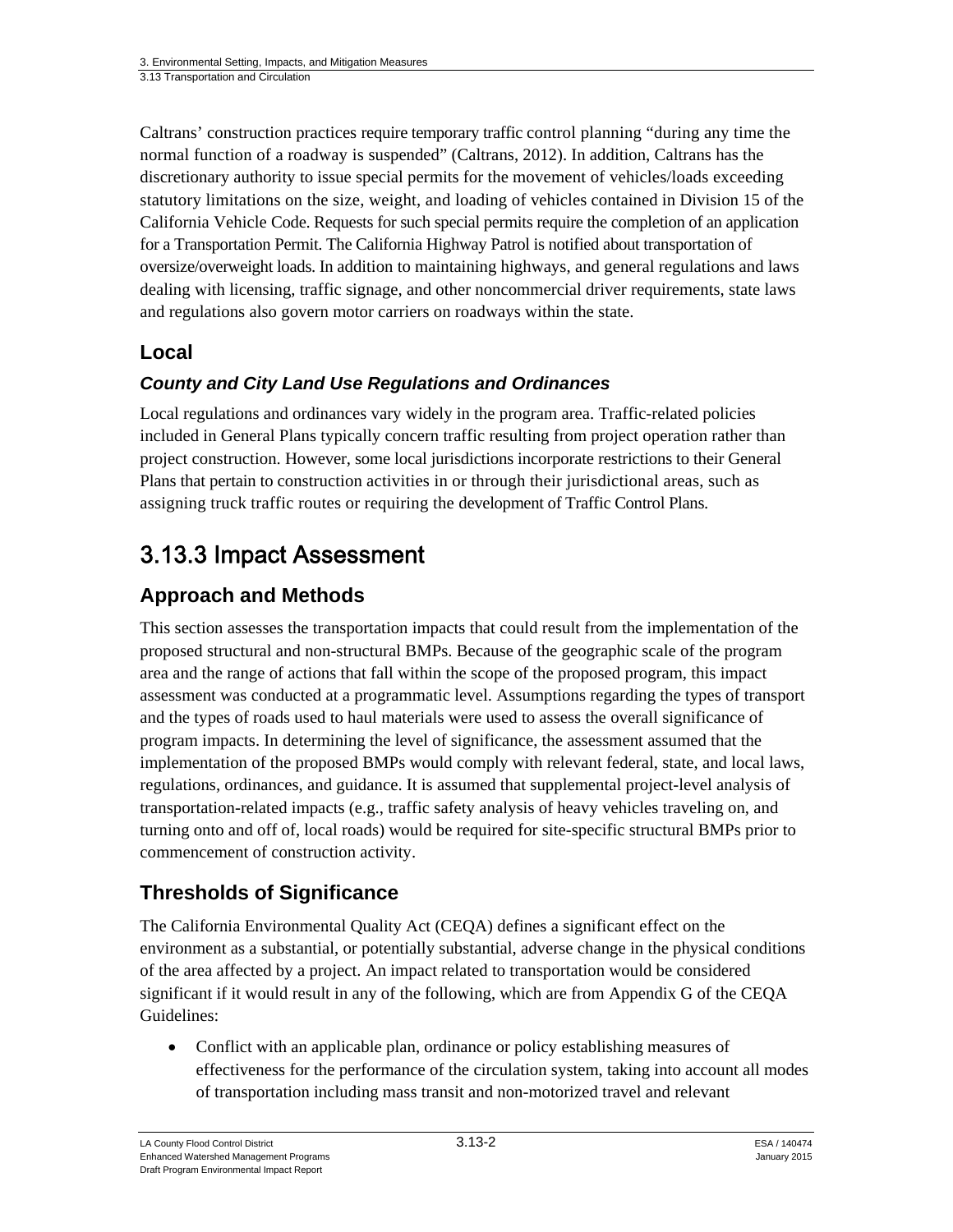components of the circulation system, including but not limited to intersections, streets, highways and freeways, pedestrian and bicycle paths, and mass transit.

- Conflict with an applicable congestion management program, including, but not limited to level of service standards and travel demand measures, or other standards established by the county congestion management agency for designated roads or highways.
- Result in a change in air traffic patterns, including either an increase in traffic levels or a change in location that results in substantial safety risks.
- Substantially increase hazards due to a design feature (e.g., sharp curves or dangerous intersections) or incompatible uses (e.g. farm equipment).
- Result in inadequate emergency access.
- Conflict with adopted policies, plans or programs regarding public transit, bicycle, or pedestrian facilities, or otherwise decrease the performance or safety of such facilities.

The following discussion of environmental impacts is limited to those potential impacts that could result in some level of potentially significant environmental change, as defined by CEQA. The project site is located in the County of Los Angeles, which has established level-of-service standards and a congestion management program that are intended to monitor and address longterm traffic impacts resulting from future development, but do not apply to temporary impacts associated with construction projects (bullet 2 in the list of guidelines). In addition, implementation of the proposed program would not affect air traffic patterns of airports in the program area (bullet 3 above). Also, implementation of the proposed program would not directly or indirectly eliminate existing or planned alternative transportation corridors or facilities (bicycle paths, lanes, bus turnouts, etc.), include changes in policies or programs that support alternative transportation, or construct facilities in locations in which future alternative transportation facilities are planned (bullet 6 in the list of guidelines). Therefore, no impact would occur under these three categories, and these categories are not discussed further within this section.

## **Program Impact Discussion**

### *Effects on Performance of the Traffic Circulation System*

**Impact 3.13-1: The proposed program could intermittently and temporarily increase traffic levels and traffic delays due to vehicle trips generated by construction workers and construction vehicles on area roadways.**

#### **Structural (Regional, Centralized, and Distributed) BMPs**

Implementation of the proposed program would involve the installation of structural control measures that would be constructed as BMPs to reduce the impact of stormwater and nonstormwater on receiving water quality within the EWMP areas. The construction activities for the proposed distributed, centralized, and regional structural BMPs would generally require similar processes such as removal of existing aboveground and/or surface materials, ground disturbance (e.g., site preparation and grading), and construction of the structural control measure. The intensity and nature of the construction activity required for the different structural BMPs would vary, and the number of vehicle trips generated by that activity would similarly vary. A general description of the anticipated construction activities that would be required for each of the various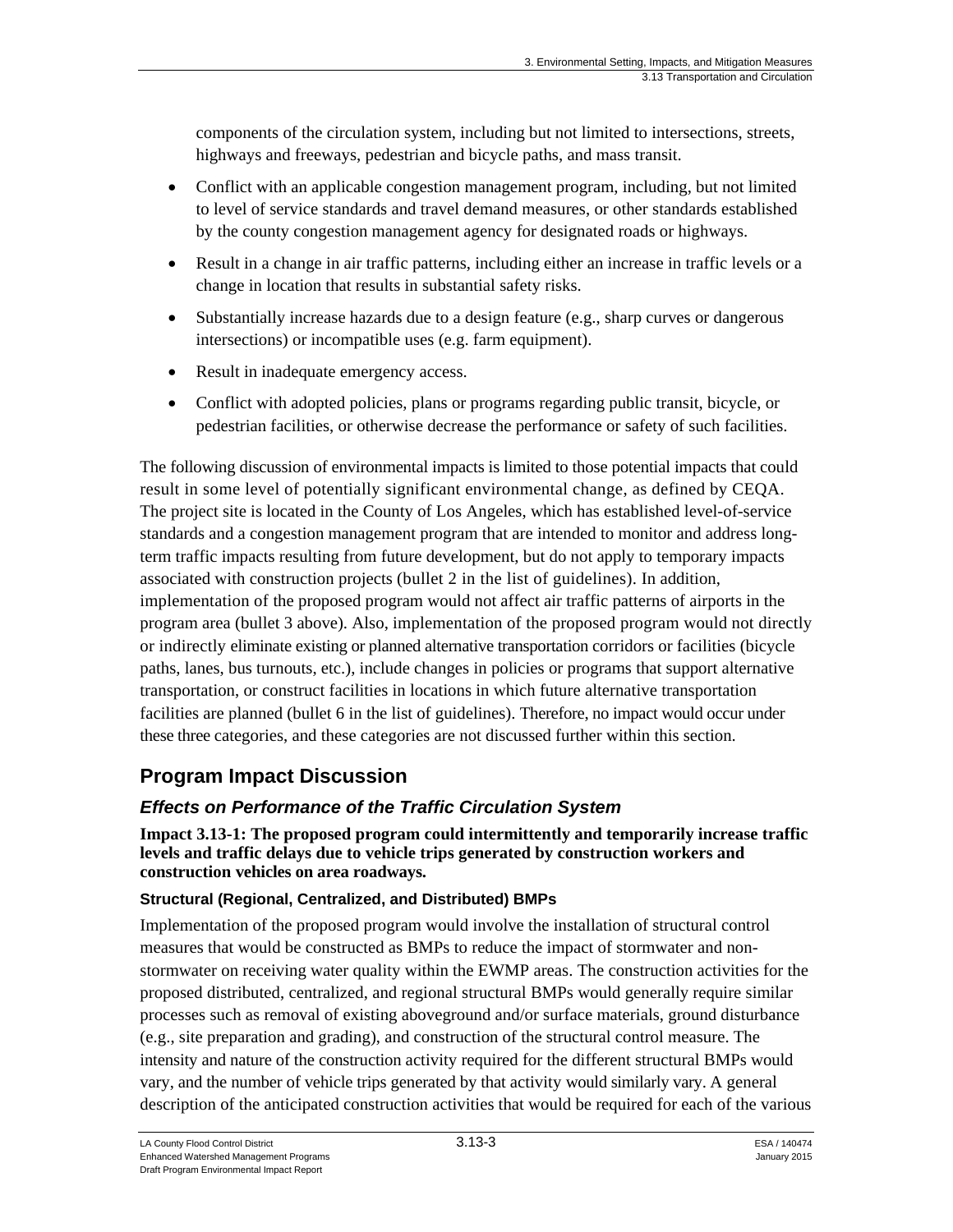types of distributed, centralized, and regional structural BMPs are provided in Chapter 2.0, *Project Description*, of this Program Environmental Impact Report (PEIR). Construction activities of the various structural BMPs proposed in the EWMPs are anticipated to occur intermittently in the future, and would be subject to change, as the EWMPs are also planning documents that will be revised periodically to reflect new data, further modeling, emerging technologies, and results of BMP assessments. As such, the proposed locations of individual BMPs are subject to change throughout the EWMP process. Definitive construction equipment lists, material lists, construction methods, construction schedules, and workforce details would be developed in the future as specific structural BMP projects are finalized according to the EWMPs.

Vehicle trips would be generated primarily by construction workers commuting to and from the BMP work sites, and by trucks hauling materials and equipment to and from the sites. Construction equipment would be delivered to and removed from each site as needed. The construction traffic impacts associated with each individual structural BMP project would be short-term in nature and limited to the period of time when construction activity is taking place for that particular project. The primary off-site impacts resulting from the movement of construction trucks would include a short-term and intermittent lessening of roadway capacities due to the slower movements and larger turning radii of the trucks compared to passenger vehicles. Drivers could experience delays if they were traveling behind a heavy truck. The added traffic would be most apparent on the local roadways serving the facility sites. Although projectrelated traffic would be temporary, supplemental project-level analysis of potential site-specific impacts could determine that addition of project-generated traffic would be considered substantial in relation to traffic flow conditions on local roadways. For this program-level assessment, this impact is considered potentially significant.

To reduce the potential construction traffic impacts associated with the structural BMP projects, **Mitigation Measure TRAF-1** would be implemented; it would require all construction activities to be conducted in accordance with an approved construction traffic control plan. This would serve to reduce the construction-related traffic impacts to the maximum extent feasible. Thus, through the environmental review and development permit process, subsequent project-specific analysis by implementing agencies would be needed to determine specific required elements of the traffic control plans.

#### **Mitigation Measures:**

**TRAF-1:** For projects that may affect traffic, implementing agencies shall require that contractors prepare a construction traffic control plan. Elements of the plan should include, but are not necessarily limited to, the following:

- Develop circulation and detour plans to minimize impacts to local street circulation. Use haul routes minimizing truck traffic on local roadways to the extent possible.
- To the extent feasible, and as needed to avoid adverse impacts on traffic flow, schedule truck trips outside of peak morning and evening commute hours.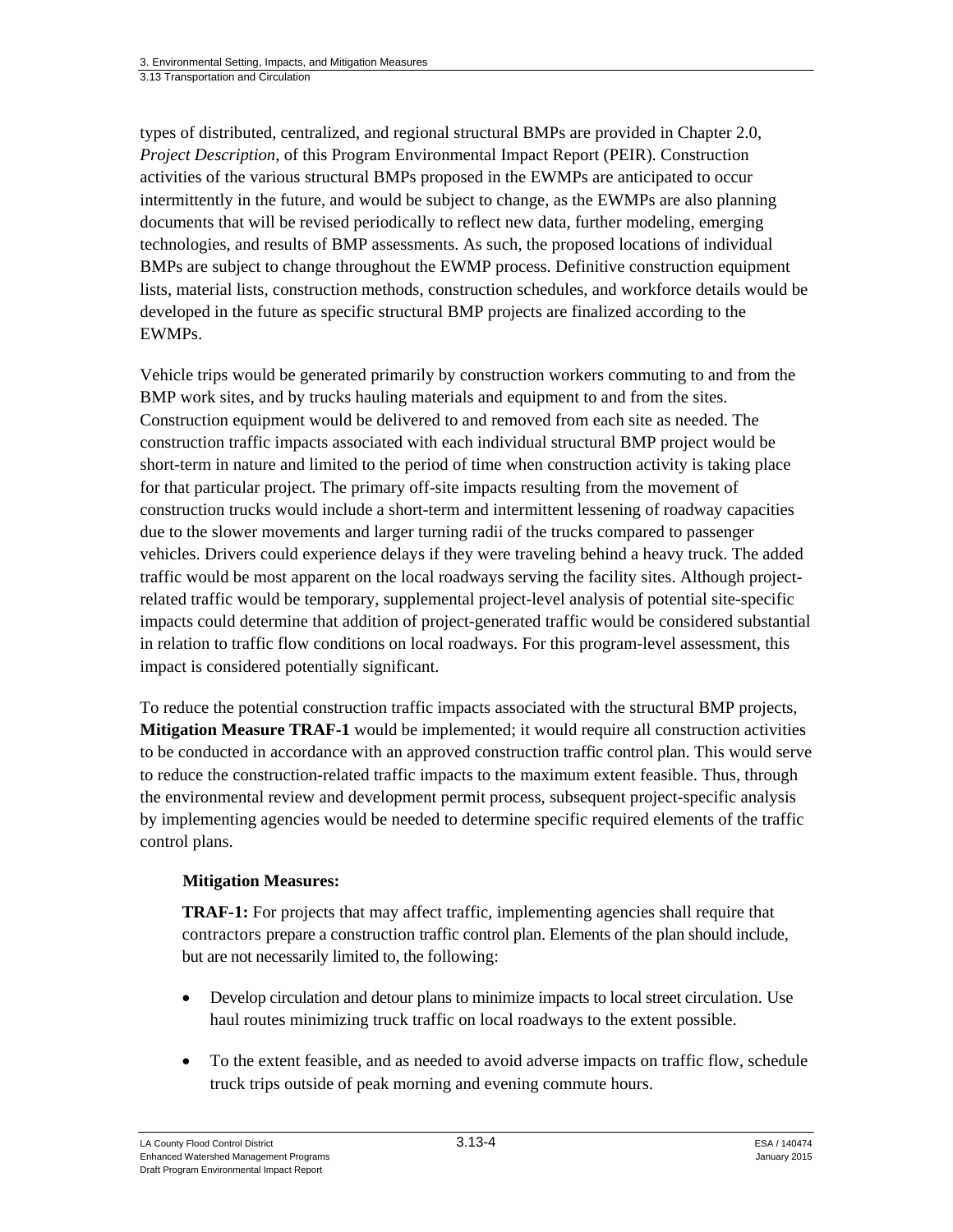- Install traffic control devices as specified in Caltrans' Manual of Traffic Controls for Construction and Maintenance Work Zones where needed to maintain safe driving conditions. Use flaggers and/or signage to safely direct traffic through construction work zones.
- Coordinate with facility owners or administrators of sensitive land uses such as police and fire stations, hospitals, and schools. Provide advance notification to the facility owner or operator of the timing, location, and duration of construction activities.

**Significance Determination:** Less than significant with mitigation (The application of this mitigation measure to specific BMP types and categories are identified in Table 3.13-1.)

#### **Non-Structural (Institutional) BMPs**

As discussed in Chapter 2.0, *Project Description*, non-structural/institutional BMPs do not include the construction of new facilities. Consequently, there would be no impacts related to transportation and traffic.

**Mitigation Measures:** None required

**Significance Determination:** No impact

#### *Traffic Safety Hazards*

**Impact 3.13-2: Construction of the proposed program could potentially cause traffic safety hazards for vehicles, bicyclists, and pedestrians on public roadways, and could increase traffic hazards due to possible road wear.** 

#### **Structural (Regional, Centralized, and Distributed) BMPs**

The construction activities for the proposed distributed, centralized, and regional structural BMPs would not alter the physical configuration of the existing roadway network serving the area, and would not introduce unsafe design features. Impacts would be less than significant...

Curb and traffic flow designs would be subject to the design requirements imposed by local Departments of Traffic. Freeways, major arterials, and collectors are designed to accommodate a mix of vehicle types, including heavy trucks needed for temporary construction activities; therefore, impacts to traffic safety would be less than significant.

#### **Mitigation Measures:** None required

**Significance Determination:** Less than significant

#### **Non-Structural (Institutional) BMPs**

As discussed in Chapter 2.0, *Project Description*, non-structural/institutional BMPs do not include the construction of new facilities. Consequently, there would be no impacts related to transportation and traffic.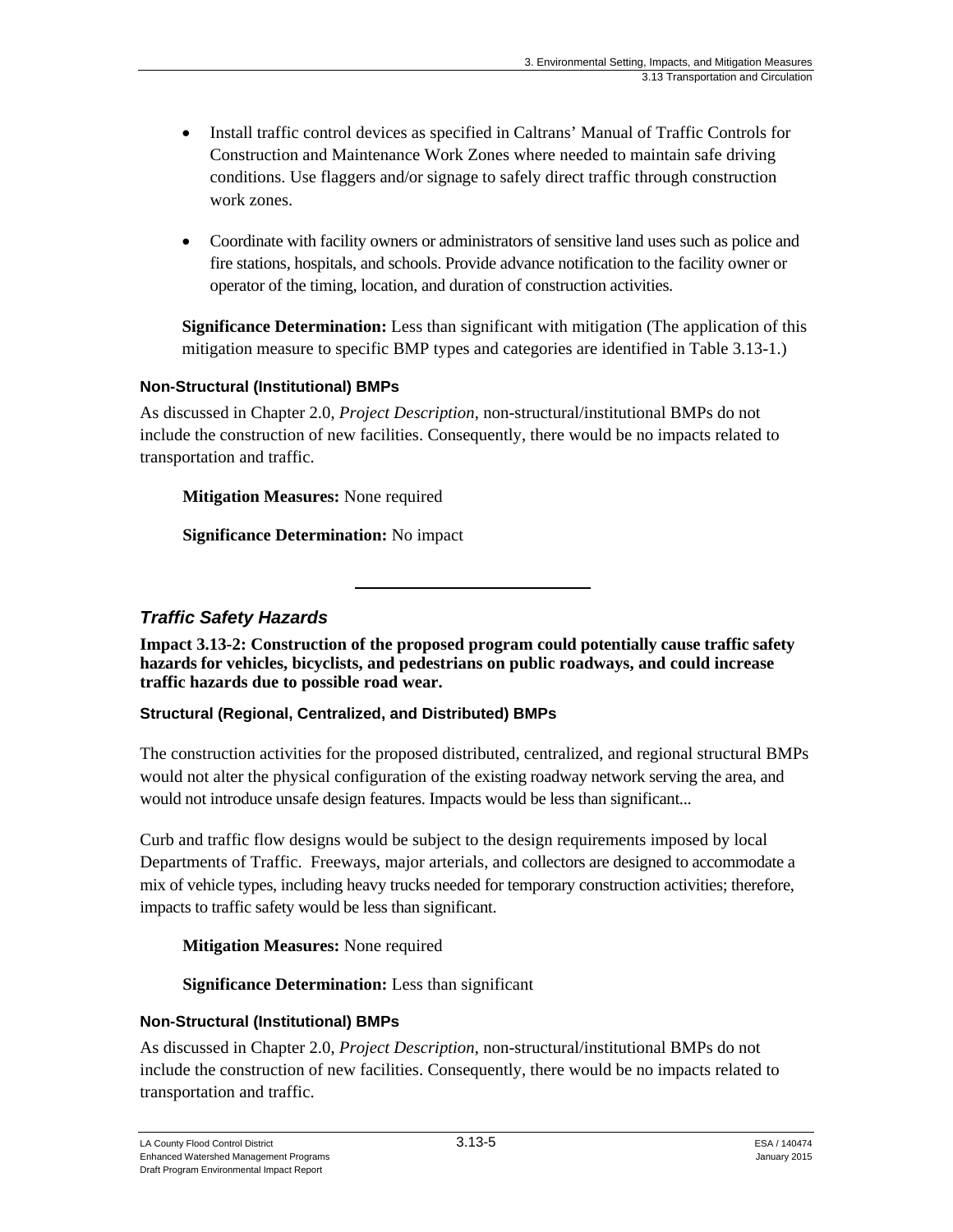**Mitigation Measures:** None required

**Significance Determination:** No impact

#### *Inadequate Emergency Access*

**Impact 3.13-3: The proposed program could result in inadequate emergency access during construction.** 

#### **Structural (Regional, Centralized, and Distributed) BMPs**

Construction trucks generated by the individual structural BMP projects would interact with other vehicles on project area roadways, including emergency vehicles, but would not alter the physical configuration of the existing roadway network serving the area. As such, while individual emergency vehicles could be slowed if travelling behind a slow-moving truck, per vehicle code requirements, vehicles must yield to emergency vehicles using a siren and red lights. Lane closures would be subject to local Departments of Traffic requiring coordination with emergency providers. This potential impact is considered to be less than significant.

#### **Mitigation Measures:** None required

**Significance Determination:** Less than significant impact

#### **Non-Structural (Institutional) BMPs**

As discussed in Chapter 2.0, *Project Description*, non-structural/institutional BMPs do not include the construction of new facilities. Consequently, there would be no impacts related to transportation and traffic.

**Mitigation Measures:** None required

**Significance Determination:** No impact

### **Cumulative Impact Discussion**

**Impact 3.13-4: Construction of the proposed program could contribute to cumulative impacts to traffic and transportation (traffic congestion, traffic safety, and emergency vehicle access).** 

#### **Structural (Regional, Centralized, and Distributed) BMPs**

The geographic scope of potential cumulative traffic impacts includes access routes to regional and local roadways used for haul routes and construction equipment/vehicle access throughout the project area. Given the dispersion of individual structural BMP project construction vehicle trips over the study area, and the fact that the trips would occur over the course of each workday, the project-related traffic on any one roadway during any hour of the day would not be substantial, and the contribution to cumulative traffic conditions would be less than significant.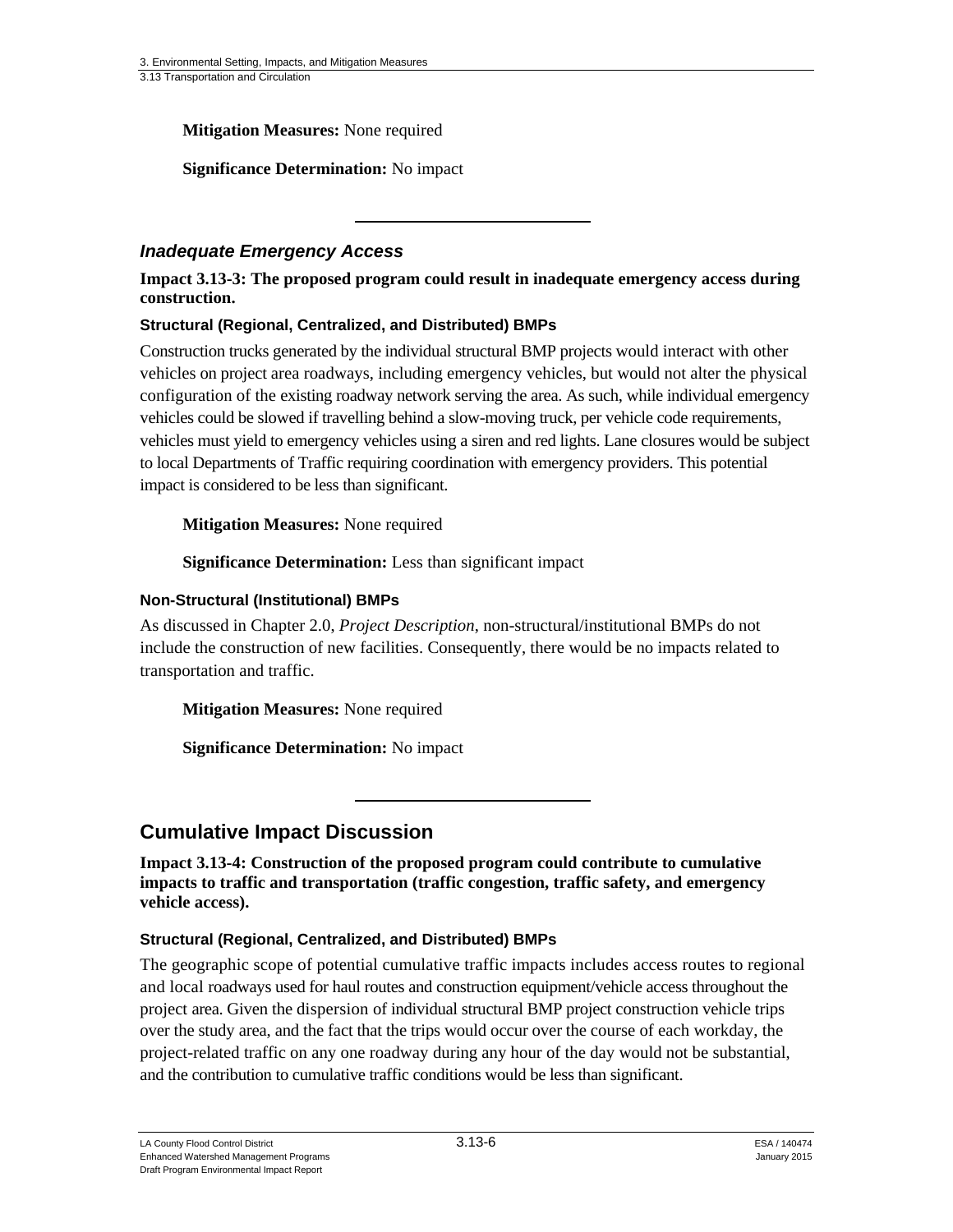However, constructing the structural BMPs could result in intermittent and temporary trafficrelated impacts in the cumulative context. Traffic impacts include temporary increases in traffic congestion and increased potential for traffic safety hazards. The project has the potential to contribute to potentially significant cumulative construction-related impacts as a result of (1) cumulative projects (such as land development projects) that generate increased traffic at the same time on the same roads as would the proposed program, causing increased congestion and delays; and (2) infrastructure projects in roads that would be used by project construction workers and trucks, which could delay project-generated vehicles past the work zones of those other projects.

The structural BMPs associated with the proposed program would be constructed in multiple jurisdictions of Los Angeles County, which aside from the County also includes 46 cities and LACFCD. As such, these structural BMP projects would be generally spread over a large geographic area within the County. These structural BMPs, in combination with other current and planned projects in the County, would result in an increase in construction-related traffic levels, which would temporarily increase the levels of congestion on roadways in areas where a construction project would occur. However, each construction project occurring in the multiple municipalities of the County would be subject to the applicable regulations (e.g., traffic control plans) established by their respective municipalities. Nonetheless, temporary increases in traffic would occur as a result of construction activities under the proposed program along with other related project construction activities in the County. Where a related project is located in proximity to a structural BMP site and is constructed concurrently with the structural BMP, the combined construction traffic levels could have a cumulative effect on nearby roadways. Thus, under circumstances where these simultaneous construction activities would occur in proximity to roads with existing congestion, the cumulative traffic impacts related to a substantial temporary or periodic increase in ambient traffic levels could be cumulatively considerable.

However, with implementation of traffic control plans for each project that has the potential to increase traffic, including circulation and detour plans, traffic control devices, and scheduling (to the extent feasible) truck trips outside of peak morning and evening commute hours (as identified in **Mitigation Measure TRAF-1**) the project's contribution to the cumulative impacts from construction would be minimal. Once constructed, no impacts to traffic would result. Therefore, the contribution of structural BMPs to cumulative traffic conditions is less than significant.

#### **Mitigation Measures:** Implementation of **Mitigation Measure TRAF-1**

**Significance Determination:** Less than significant with mitigation (The application of these mitigation measures to specific BMP types and categories are identified in Table 3.13-1.)

#### **Non-Structural (Institutional) BMPs**

As discussed in Chapter 2.0, *Project Description*, non-structural/institutional BMPs do not include the construction of new facilities. Consequently, there would be no cumulative impacts related to transportation and traffic.

#### **Mitigation Measures:** None required